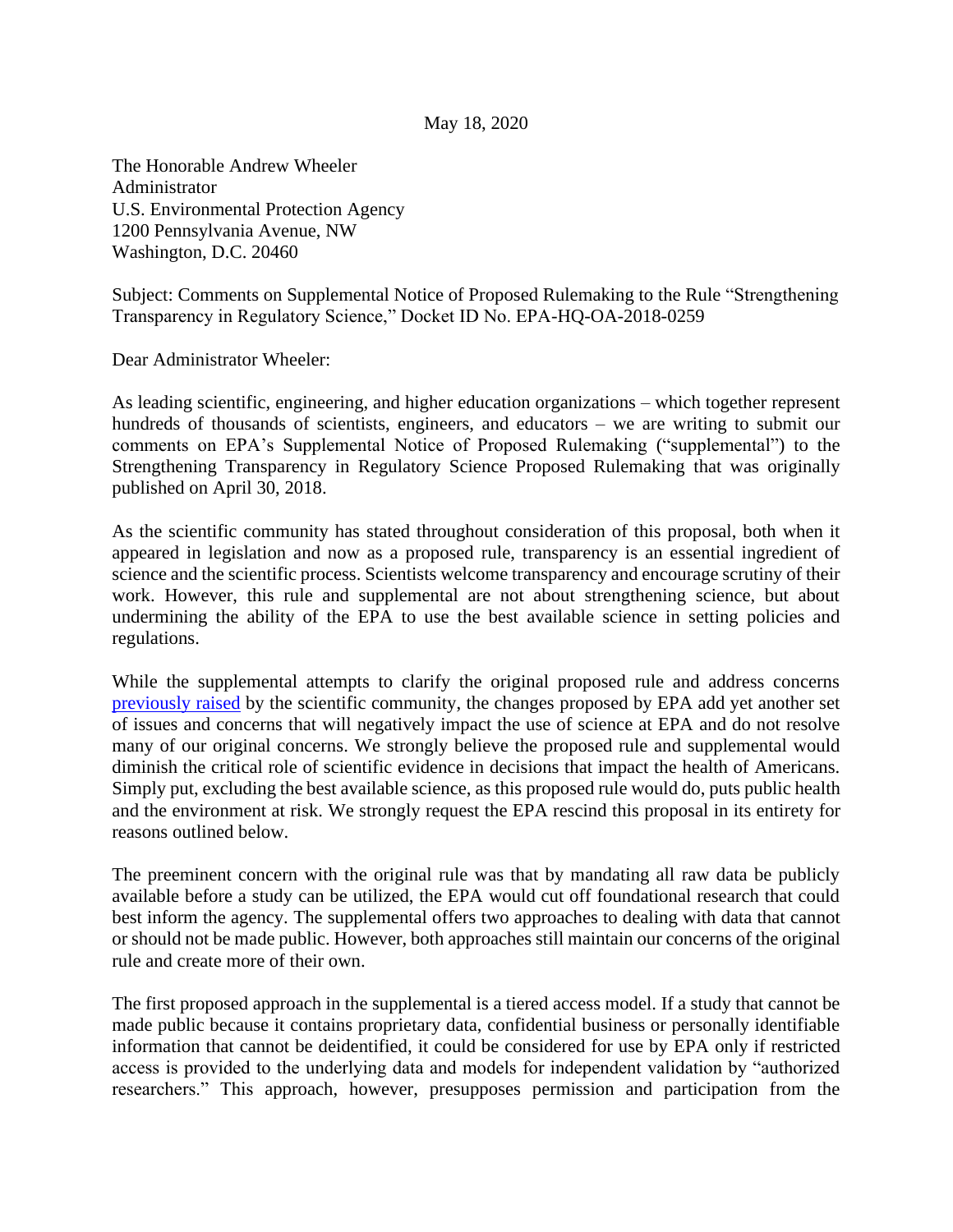scientists doing the research. Since EPA does not have the authority to grant access to confidential and private research data, this approach would depend on the consent and approval of the scientists and institutions who conducted the research. It is unclear if this is at all possible, as researchers and institutions, in the example of many groundbreaking epidemiological studies, enter into contracts with participants to keep their health and other sensitive information private. It is improbable the researchers would or could alter these legal contracts after studies are concluded to allow individuals selected by EPA to gain access to such protected information, even in a tiered scheme. Thus, this approach would likely exclude many credible and valuable studies, including ones containing private information that EPA has benefited from in the past. It reinforces our ongoing serious concern that this proposal threatens the use of the best available science in its decision-making.

The second proposed tactic is a weighted approach model, i.e., if a study's data cannot be made publicly available for independent validation, it would be down-weighted in comparison to studies where data are publicly available. While incrementally better, the underlying concern remains. Saved from complete exclusion, this approach would still devalue research that is considered scientifically rigorous and could fundamentally benefit and shape public policy.

This model of down-weighting research maintains the major flaw in deeming data that cannot be made completely public – for legitimate and legal reasons to protect the privacy of health and confidential business information – less scientifically valid or valuable. It mischaracterizes the scientific process and the range of mechanisms for disclosing and protecting scientific research results for decision-making, implying that peer-reviewed scientific research data that are not available in its raw form is not rigorous enough for use in policy. This is simply not true.

We must emphasize that access to raw data is not determinative of the quality of the research. As has been stated by the scientific community repeatedly in response to this rule and now this supplemental, there are credible procedures for testing results and verifying outcomes with methodologies that do not require access to raw data. The original proposed rule and now this supplemental are de facto rejecting credible practices used by the scientific community and replacing them with a non-scientific metric in the evaluation of a study beyond its immediate quality. As the EPA's own Scientific Advisory Board has stated, this decision risks politicizing science by using an unscientific standard to assess the validity of science.

Moreover, we are deeply concerned that the supplemental expands the scope of the original rule to affecting not just studies underlying EPA's regulatory decisions but to all "influential scientific information." The supplemental defines this as any science the agency reasonably can determine will, or does have, a clear and substantial impact on important public policies or private sector decisions. This widening of the scope means that the rule won't just limit EPA's use of science underpinning regulation, but also EPA's use of science underpinning other significant outputs of the agency. The supplemental also expands the scope of studies that would be impacted by the revised rule, from the original proposed focus on only dose-response data and models to all data and models. With this expansion, the supplemental now risks limiting a massive breadth of scientific information because not all scientific data and models can be made public, as explained above.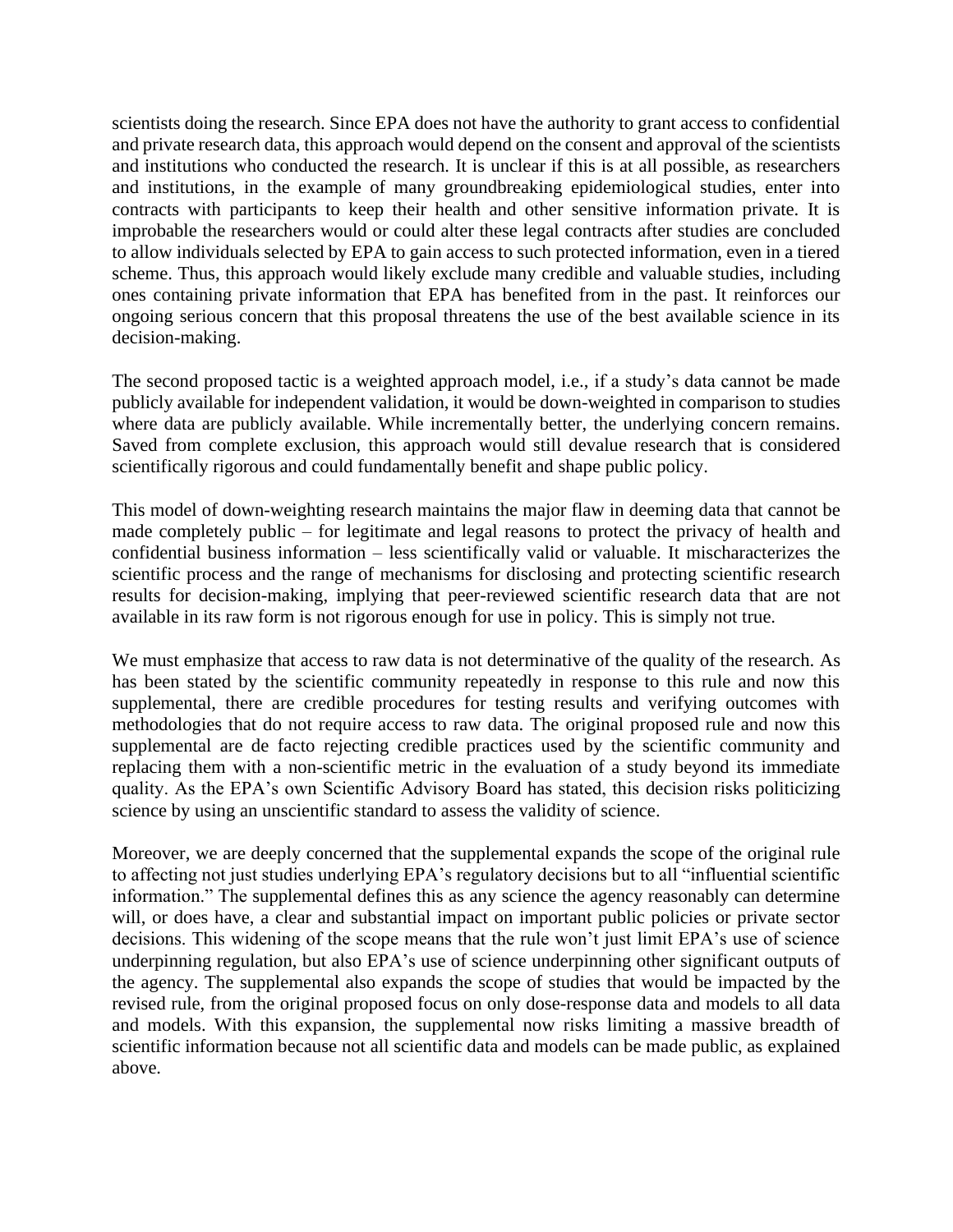For example, this drastic change means EPA will likely be unable to cite important studies on topics relating to the levels of contaminants in water, air and land; epidemiological studies that describe clinical markers of exposure or effect; and many other studies that are fundamental in understanding and protecting human health. That EPA would risk prohibiting or severely limiting such evidence and research sends a chilling message to the scientific community and risks breaching the confidence of the American public on whether they can trust EPA decisions to protect their health.

Lastly, the supplemental retains the troublesome provision that the EPA Administrator has sole authority to grant exceptions to the rule should he or she want to include a study that cannot meet the rule's standards. This kind of authority does not provide for proper checks and balances with appropriate scientific oversight bodies. Since EPA addresses a wide range of scientific disciplines that intersect environmental and public health policies, this exemption would eliminate the important role that scientific advisors play in the decision-making process.

Given the gravity of these concerns, which are echoed by a chorus of other scientific societies, health advocacy groups, universities, stakeholders, and member scientists of EPA's own Scientific Advisory Board, we urge the EPA to rescind this rule. This proposal would diminish the critical role of scientific evidence in helping to make decisions that impact the health of Americans. Excluding the best available science, as this proposal would, puts public health at risk.

Sincerely,

American Anthropological Association American Association for the Advancement of Science American Association of Geographers American Chemical Society American Economic Association Committee on Government Relations, Committee on Economic Statistics, and Office of the Data Editor American Geophysical Union American Institute of Biological Sciences American Meteorological Society American Physiological Society American Psychological Association American Society for Microbiology American Society of Agronomy American Sociological Association American Statistical Association Association of American Universities Association of Public and Land-grant Universities Bigelow Laboratory for Ocean Sciences Brown University Coalition for the Life Sciences Coastal and Estuarine Research Federation Consortium for Ocean Leadership Council of Scientific Society Presidents